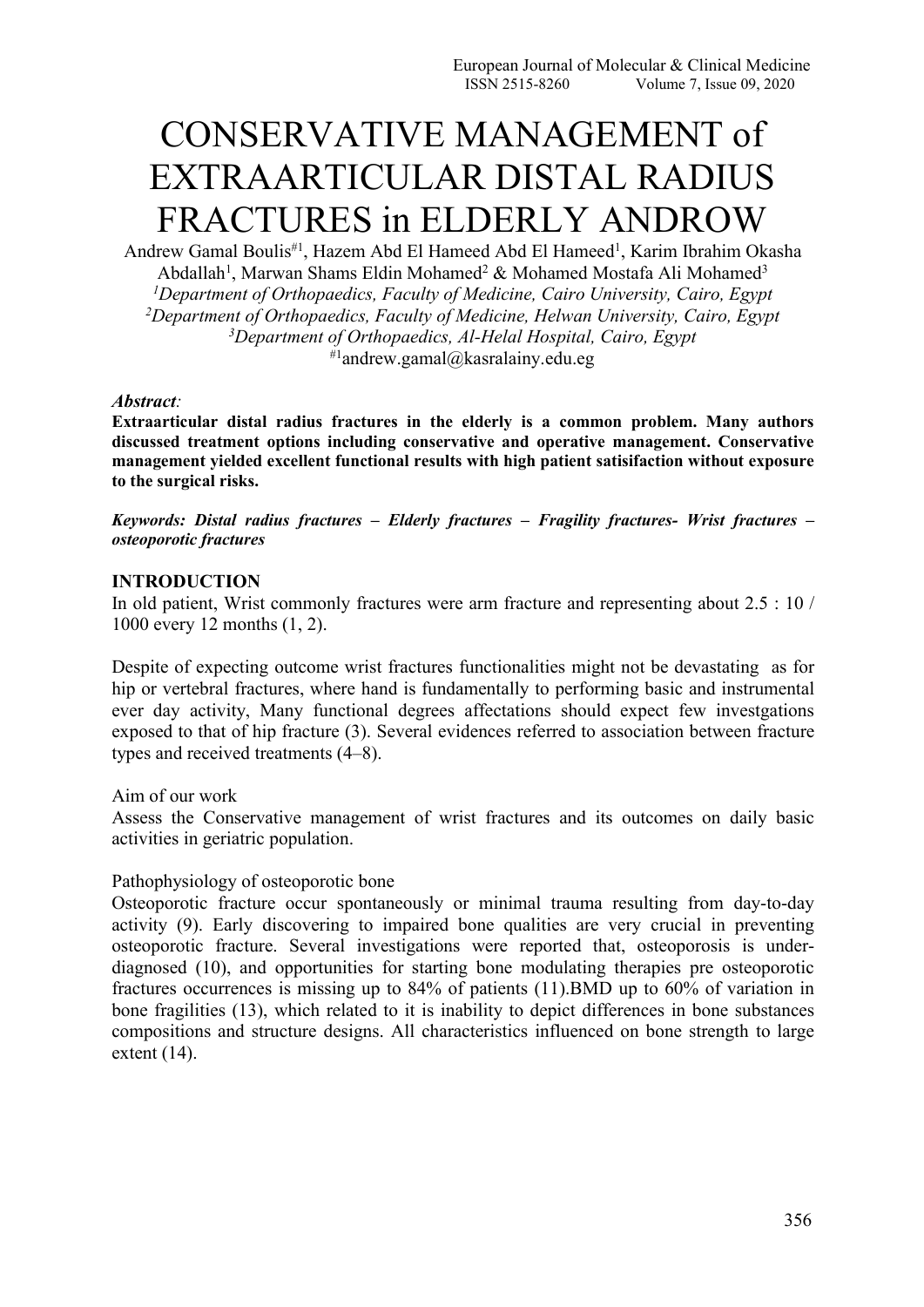

**Compact Bone & Spongy (Cancellous Bone)** 



Trabecular bone mass and strength are reduced throughout osteoporosis, Scarce trabecular tissue which remains is more heterogeneous, with trabecular tissues region. (13)

Best fracture load predictors are measure of cortical bone mass, cortical area and cortical width.(14) Fracture risks in case who associate with certain geometrical feature. (14)



## Epidemiology

Wrist fractures represented 8-10/ 1000 person per years (1) while with incidence of hip fracture represented 7 / 1000 person per years. (15) Wrist fractures commonly observed in women less than 75 years, while hip fracture became commonly in women above 75 years. (16) Wrist fractures have risks factor for included lower bone mineral densities, where were no previous oestrogen using, histories of 2 or more falls in preceding year, and previous fractures post 50 years. Poor cognitive status increasing wrist fracture risks to women above 75 years. (17)

## Mechanism of injury

Wrist fractures common outcome from falls sustained while walk and occured when people are still healthy, actives, and independent. (17) The different characteristics of wrist fractures are generally agreed to be influenced by hand position at impact time, the type of surface with which it makes contact, and the velocity of the force. Added to this the quality and strength of the bone will influence the severity of the fracture. (18)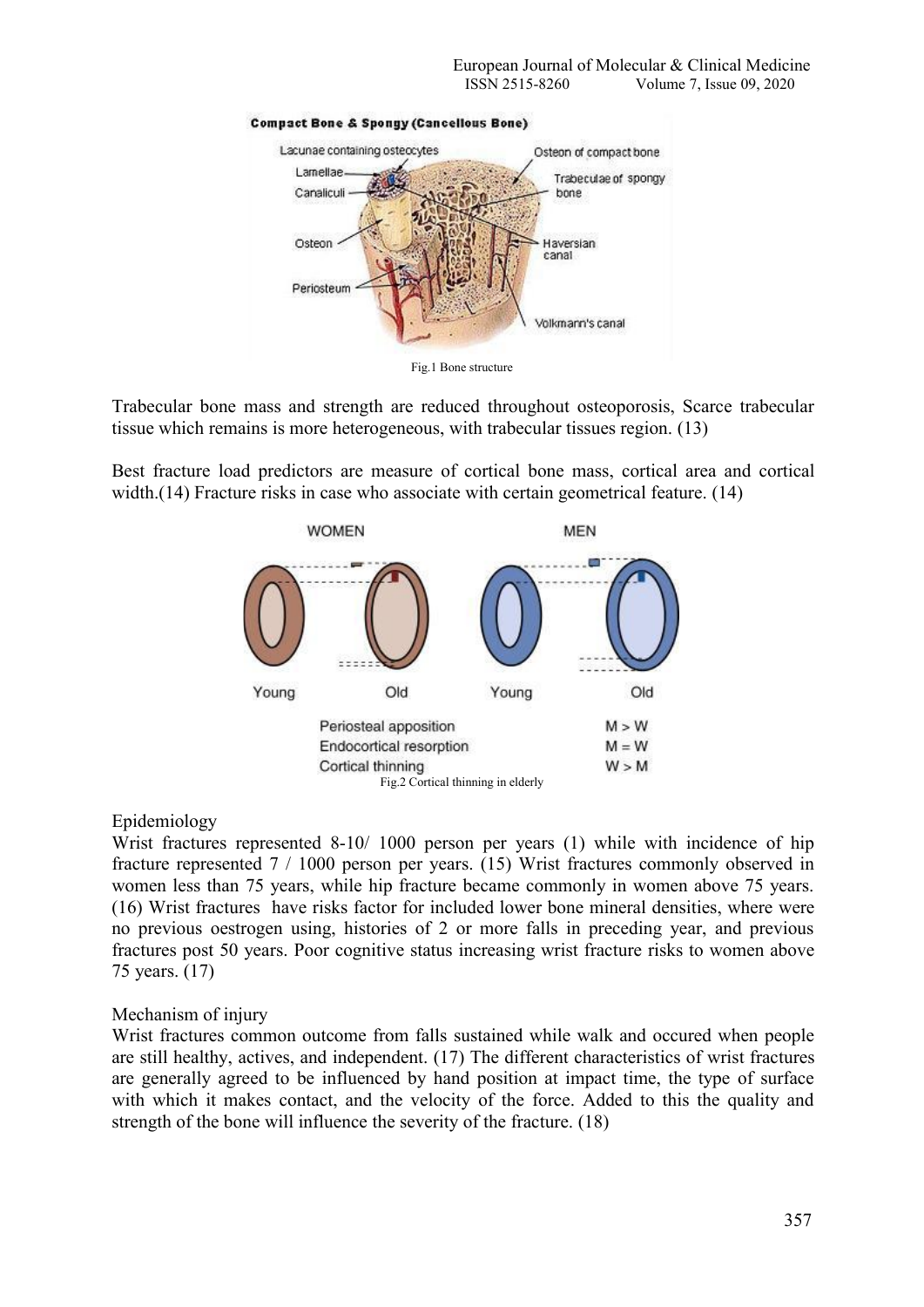Clinical Evaluation

Eliciting the symptoms of a fracture of the distal radius is usually straightforward with a history of a fall on to outstretched hands or occasional higher-energy injury. Pains and swelling surround wrist were invariable features and with displacement the patient may also complain of a visible deformity. Specific questioning should include any paresthesia or numbness in the fingers to exclude any median or ulnar nerve injury. Pain evidences in limb should be sought to diagnose an ipsilateral injury. (18)

A thorough neurologic examination of the hand should be performed as acute carpal tunnel syndrome (CTS) may require prompt treatment. It is also important to remember that distal radius fractures may be complicated by acute compartment syndrome and the symptoms and signs of this condition should also be sought. (18)

Fernandez Type l Fracture: Bending fracture: The thin metaphyseal cortex fails owing to tensile stress, with the opposite cortex undergoing a certain degree of comminution (extraarticular Colles or Smith fractures) (19)

Instability Prediction

Many factors are associated with re-displacement following closed extraarticular distal radius fracture manipulations. Lafontaine and colleagues define 5 "instability parameters" and illustrated linear relationships among instability parameters and ultimate fracture collapse with closed treatments,  $(20)$  as follows:

1) Age

Above eighty years with displaced distal radius fracture were 3 time more to had instability than those less than thirty years. (20)

2) Initial fracture displacement

Higher initial displacement degree above 20 degree.(20)

3) Metaphyseal dorsal comminution

Metaphyseal defect evidenced by plain radiographs and computerized tomography increasing instability chances. (20)

4) Ulnar fracture. (20)

5) Articular radiocarpal fracture. (20)

6) Displacement following closed treatment (21)

Lafontaine et al reported that, cases with 3 to 5 parameters need surgical intervention throughout earlier stages. (20) Any patient with 3 or more of those criteria was excluded from our study.

Patients and Methods

We conducted a prospective study with minimum follow up of 3 months to assess functional outcome after casting of distal radius fractures.

A total of 60 geriatric patients with wrist fractures were followed up for 16 to 30 weeks with mean follow up period of 22 weeks. Agee maneuver of reduction was used followed by below elbow cast ( Fig.3)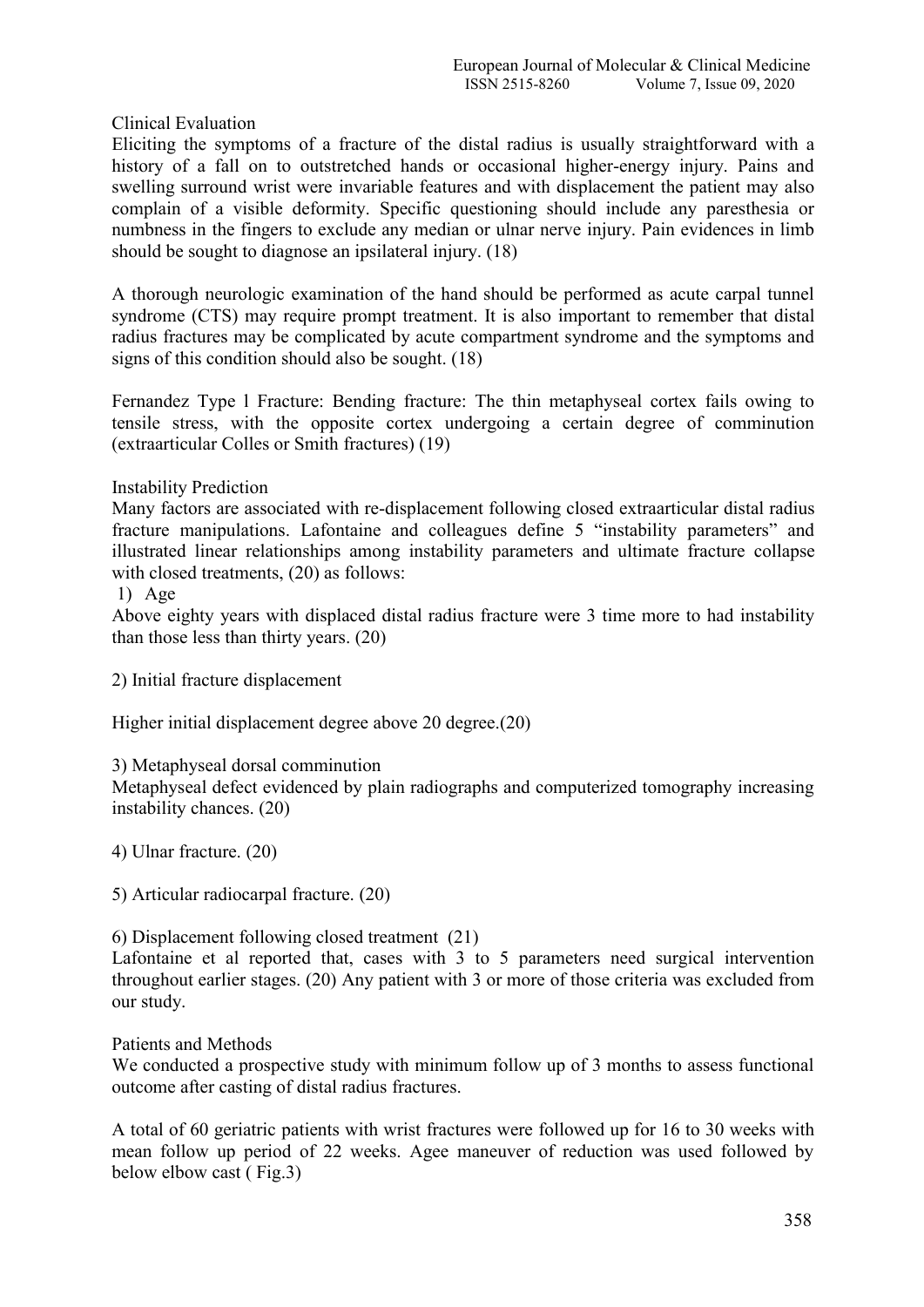Cast was removed at 6 weeks, FU with Quick Dash score was used to estimate functionality at 3 months.



## **RESULTS**

Wrist fractures were considered as commonly arm fractures in old people. Where Incidence varies ranged  $2.4 : 10 / 1000 /$  year  $(1, 2)$ . Many wrist fractures risks had observed as low bone mineral densities, no previous oestrogen used, history of 2 or more falls yearly, and previous fracture post 50 years. Poor cognitive status increased wrist fracture risks for women above 75 years. (17)

- A) Average age: All patients were above 60 years with mean age 62.5
- B) Sex: 38 of the patients were females.<br>C) QuickDASH score
- 

The mean of the whole group is 15 (95% confidence interval 12.96-16.5). Mean and standard deviation is shown in table 1.

| Γable<br>l standard.<br>deviation<br>and<br>Mean |                                    |      |                                     |
|--------------------------------------------------|------------------------------------|------|-------------------------------------|
|                                                  | Range                              | Mean | $\sim$<br>d o 110<br>tondor<br>E1OT |
|                                                  | $20 -$<br>$0.0-$<br>$\angle U_{1}$ | . .  | .                                   |

D) Incidence of Complications:

## *1) Major complications*

No major complications that required reoperation were reported in the study. No tendon rupture/adhesion, nerve lesion.

*2) Minor complications*

All minor complications encountered in the study were treated medically and resolved.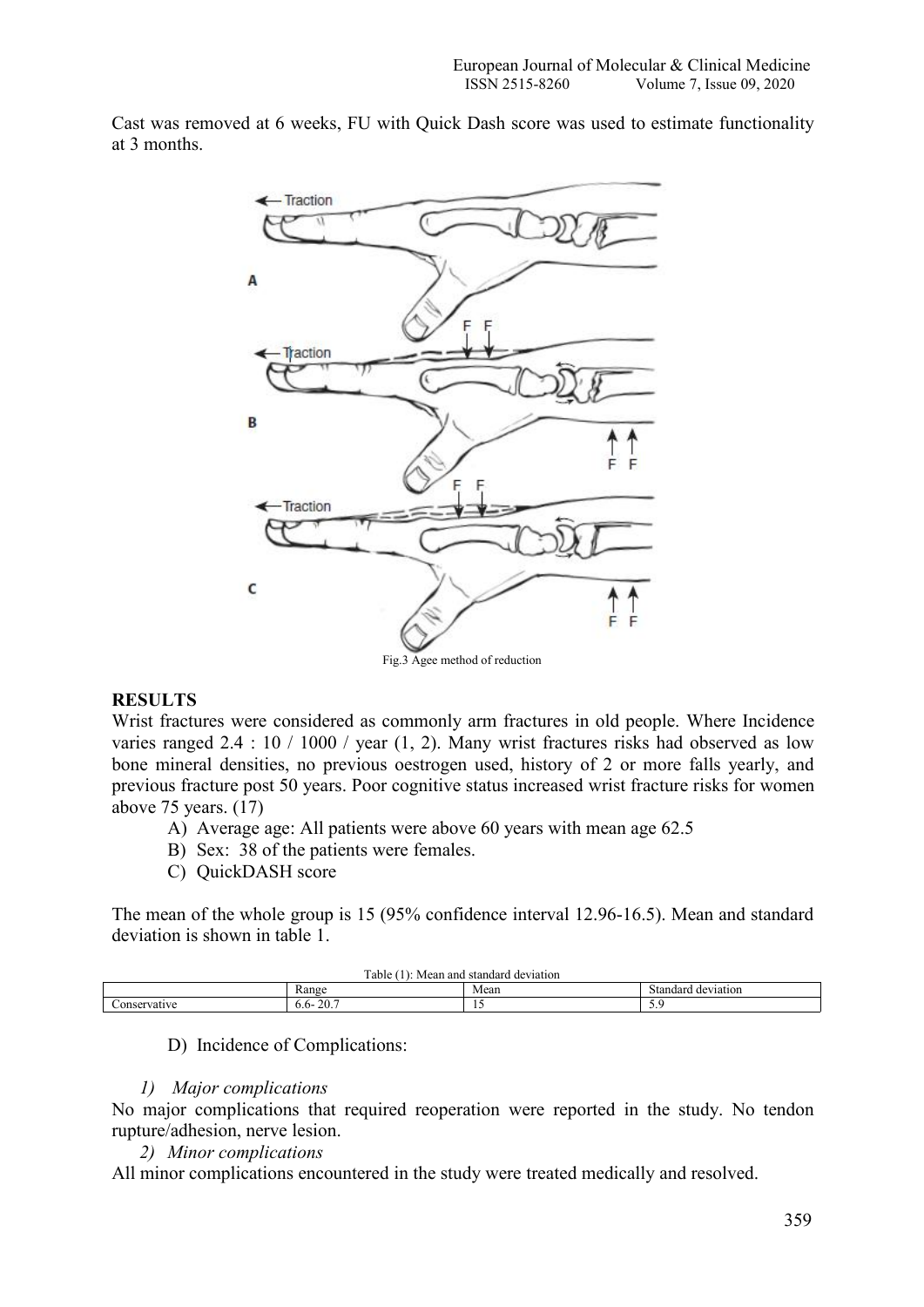Chronic regional pain complex occurred in 10 patients and was treated by physiotherapy (galvanic stimulation), vitamin C and D administration in addition to advising patient to use their hands in daily activities.

Carpal tunnel syndrome manifestations (numbness and parasethia) were mild and were treated by neurotonics (vitamin B complex).

## **CONCLUSION**

We recommend conservative management for all those low demand patients with extra articular wrist fractures as we obtained good functional results for those low demand patients with conservative management. There is no need to expose them for all the known risks of surgical management

#### **REFERENCES**

- [1] Melton III LJ, Chrischilles EA, Cooper C, Lane AW, Riggs BL. Perspective. How many women have osteoporosis? J Bone Miner Res. 1992;7:1005–10.
- [2] Thompson PW, Taylor J, Dawson A.The annual incidence and seasonal variation of fractures of the distal radius in men and women over 25 years in Dorset, UK.Injury. 2004;35:462–6.
- [3] Edwards BJ, Song J, Dunlop DD, Fink HA, Cauley JA. Functional decline after incident wrist fractures–Study of Osteoporotic Fractures: prospective cohort study. BMJ. 2010;341:c3324.
- [4] Chung KC, Kotsis SV, Kim HM. Predictors of functional outcomes after surgical treatment of distal radius fractures. J Hand Surg [Am]. 2007;32:76–83.
- [5] Soteriades ES, Evans JC, Larson MG, Chen MH, Chen L, Benjamin EJ, et al. Incidence and prognosis of syncope. N Engl J Med. 2002;347:878–85.
- [6] Vergara I, Vrotsou K, Orive M, Gonzalez N, Garcia S, Quintana JM. Factors related to functional prognosis in elderly patients after accidental hip fractures: a prospective cohort study. BMC Geriatr. 2014;14:124.
- [7] Van der Putten JJ, Hobart JC, Freeman JA, Thompson AJ. Measuring change in disability after inpatient rehabilitation: comparison of the responsiveness of the Barthel index and the Functional Independence Measure. J Neurosurg Psychiatry. 1999;66:480–4.
- [8] Baztan JJ, Hornillos M, Gonzalez-Montalvo JI. [Geriatric day hospital.Characteristics, performance, and effectiveness]. Med Clin (Barc).1993;101:699–704.
- [9] Cooper C, Atkinson EJ, O'Fallon WM, Melton LJ 3rd. Incidence of clinically diagnosed vertebral fractures: a population-based study in Rochester, Minnesota, 1985–1989. J Bone Miner Res. 1992; 7:221–7. [PubMed: 1570766]
- [10]Greenspan SL, Perera S, Nace D, Zukowski KS, Ferchak MA, Lee CJ, et al. FRAX or fiction: determining optimal screening strategies for treatment of osteoporosis in residents in long-term care facilities. J Am Geriatr Soc. 2012; 60:684–90. [PubMed: 22316237]
- [11] Smith MG, Dunkow P, Lang DM. Treatment of osteoporosis: missed opportunities in the hospital fracture clinic. Ann R CollSurg of Engl. 2004; 86:344–6. [PubMed: 15333170]
- [12]Kleerekoper M, Nelson DA. Which bone density measurement? J Bone Miner Res. 1997; 12:712–4. [PubMed: 9144336]
- [13]Ammann P, Rizzoli R. Bone strength and its determinants. Osteoporos Int. 2003; 14(Suppl 3):S13–8. [PubMed: 12730800]